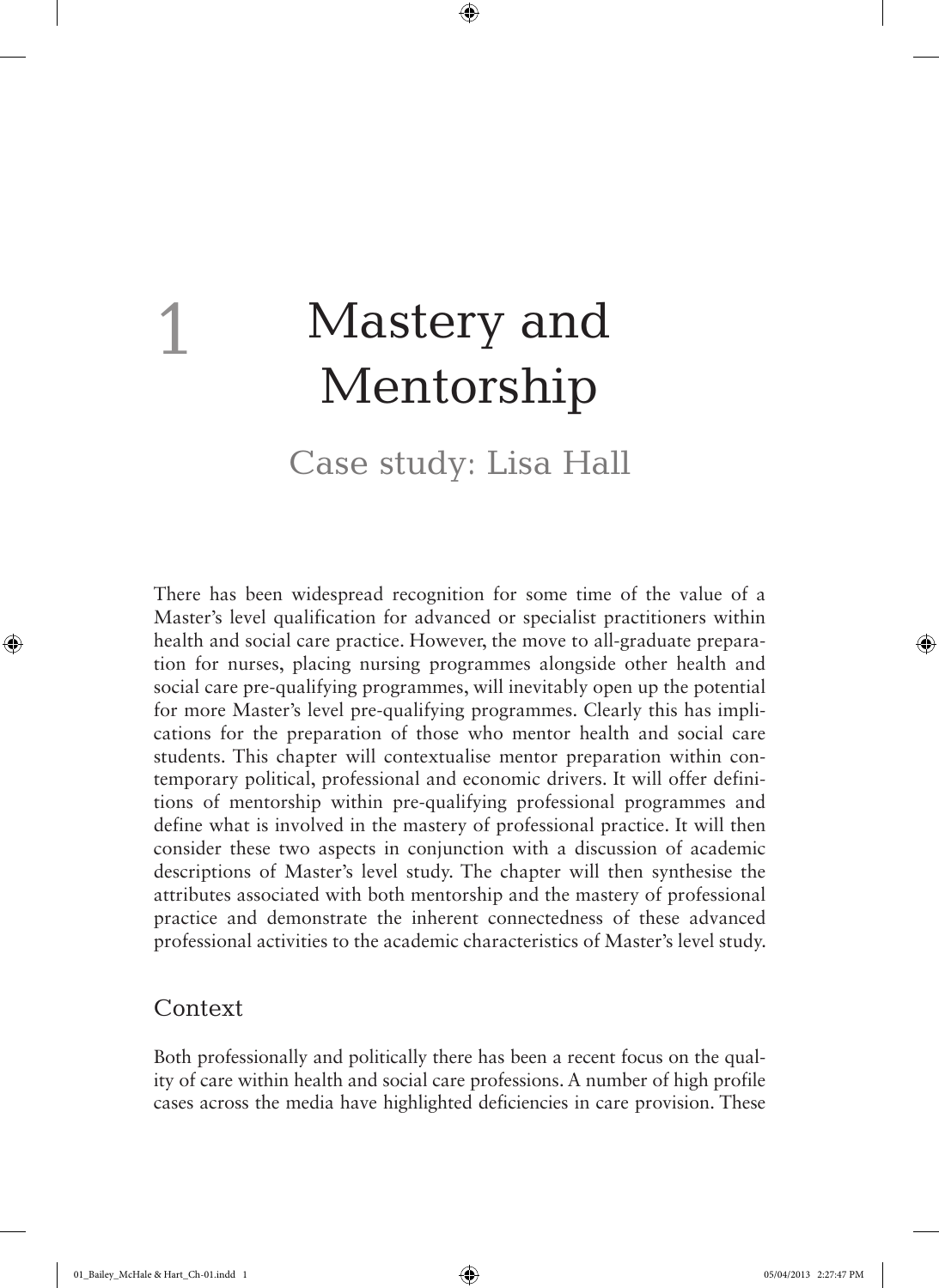#### 2 MASTERING MENTORSHIP

 $\bigoplus$ 

include concerns regarding the standard of nursing for older people and those with learning disabilities and concerns about social work education particularly in relation to safeguarding children. The current economic and political climate has produced unprecedented constraints on health and social care provision and on society as a whole. As with any demographic changes these austerity measures inevitably impact upon the profile of those wishing to enter the health and social care professions. Arguably, factors such as graduate unemployment, redundancies and general job insecurity will increase the number of graduates wishing to enter pre-qualifying programmes. These changes may make those purchasing pre-qualifying professional programmes much more cognisant of the economic sense of providing newly qualified practitioners who are already at Master's level. Most recently the Nursing and Midwifery Council (2010) have revised the standards of education for preregistration nursing programmes. These now clearly state what is expected of a nurse in contemporary health and social care practice and also more clearly embed Master's level preparation within the pre-registration programme.

These demographic and professional changes inevitably impact on the role and scope of the mentor in professional practice. It seems timely now to raise the profile of mentors to ensure that the value, complexity and centrality of the role is recognised and to consider the advanced nature of mentorship. We would advocate that mentorship is an advanced professional activity and currently effective qualified mentors practise their mentorship at Master's level. Therefore mentorship preparation should move towards that level.

# Defining mentorship and mastery in professional practice

There are numerous definitions of mentorship and in much of the literature there is concern regarding the inter-changeable nature of the terms 'mentor', 'supervisor' and 'assessor'. Shardlow (2012) identifies the complexities regarding terminology relating to learning and teaching within social work professional education. He highlights four dimensions to this complexity: these are the current use of a variety of terms such as 'Practice Educator' and 'Practice Assessor'; the inconsistent use of terminology across health and social care disciplines; an international inconsistency in the interpretation and application of terminology; and the fact that all of this is compounded by the theoretical assumptions generated by particular terminology. Whilst the complexities around terminology and theoretical assumptions are a consideration, for over ten years the assessment of competence and fitness to

⊕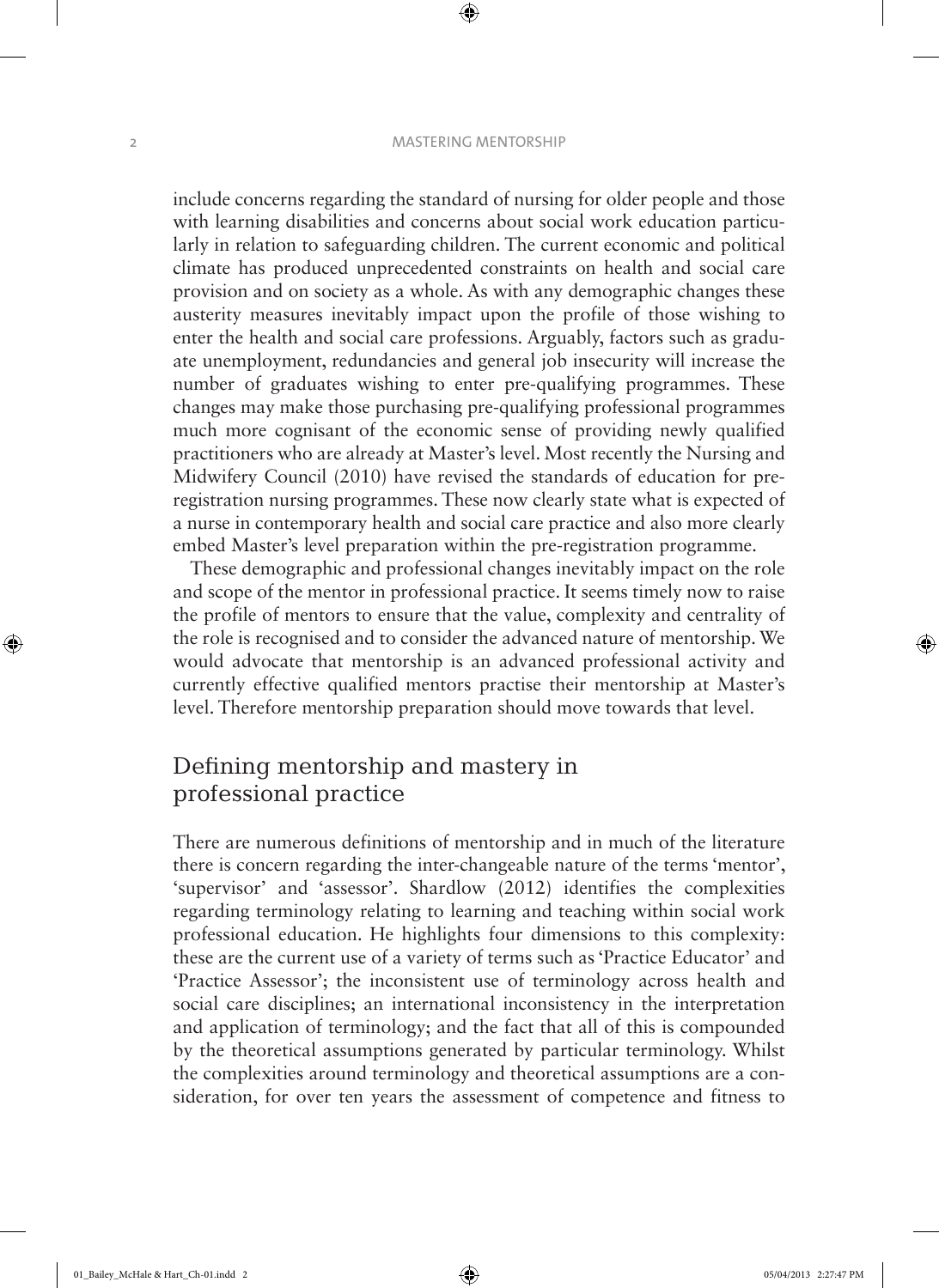#### MASTERY AND MENTORSHIP 3

 $\bigoplus$ 

practice has been included within the role of the professional supporting a student on a pre-qualifying programme. It is hoped the following definition clarifies the complexity of the role and is clear about what a mentor does. We would offer the following definition of mentorship which applies to prequalifying education programmes. Mentorship is a relationship in which an individual nurtures in another professionally defined values, knowledge and skills which ultimately result in a judgement being made regarding the mentee's competence. This definition describes the mentoring role within pre-qualifying professional programmes; there are, however, a number of different mentorship relationships that are often characterised as being of long duration, informal, mainly formative and mentee selected. It is clear within current professional pre-qualifying programmes where students have to meet defined criteria that these characteristics are not appropriate.

The primary role of a mentor is that of professional practice. We would argue that the skills required and demonstrated within effective mentorship are embedded within the practice of the professional before mentorship preparation is undertaken. Therefore it is important to consider what is Master's level professional practice. Mastery of professional practice can be defined as demonstrating the ability to make sense of complex and divergent concepts, ideas and theories and applying new perspectives in innovative and creative ways with confidence and authority. This mastery within professional practice enables the practitioner to transfer those skills to the activity of mentoring. The following case study is different from others included in the book in that it demonstrates a mentor's personal reflection regarding an aspect of her practice. Lisa Hall considers the appropriate level of experience and knowledge required by a nurse to enable reflection in others and makes reference to the advanced nature of this activity, pulling out some important themes for mentors.

A personal reflection on the level of skill nurses require in order to effectively facilitate reflection in student nurses – Lisa Hall

In my work area mentorship skills are required by registered nurses in order to facilitate learning in student nurses, health care assistants and newly qualified nurses. After one year of being qualified, nurses can become stage two mentors responsible for the formal assessment of

*(Continued)*

CASE  $\overline{c}$ UDY ⊕

01\_Bailey\_McHale & Hart\_Ch-01.indd 3 05/04/2013 2:27:47 PM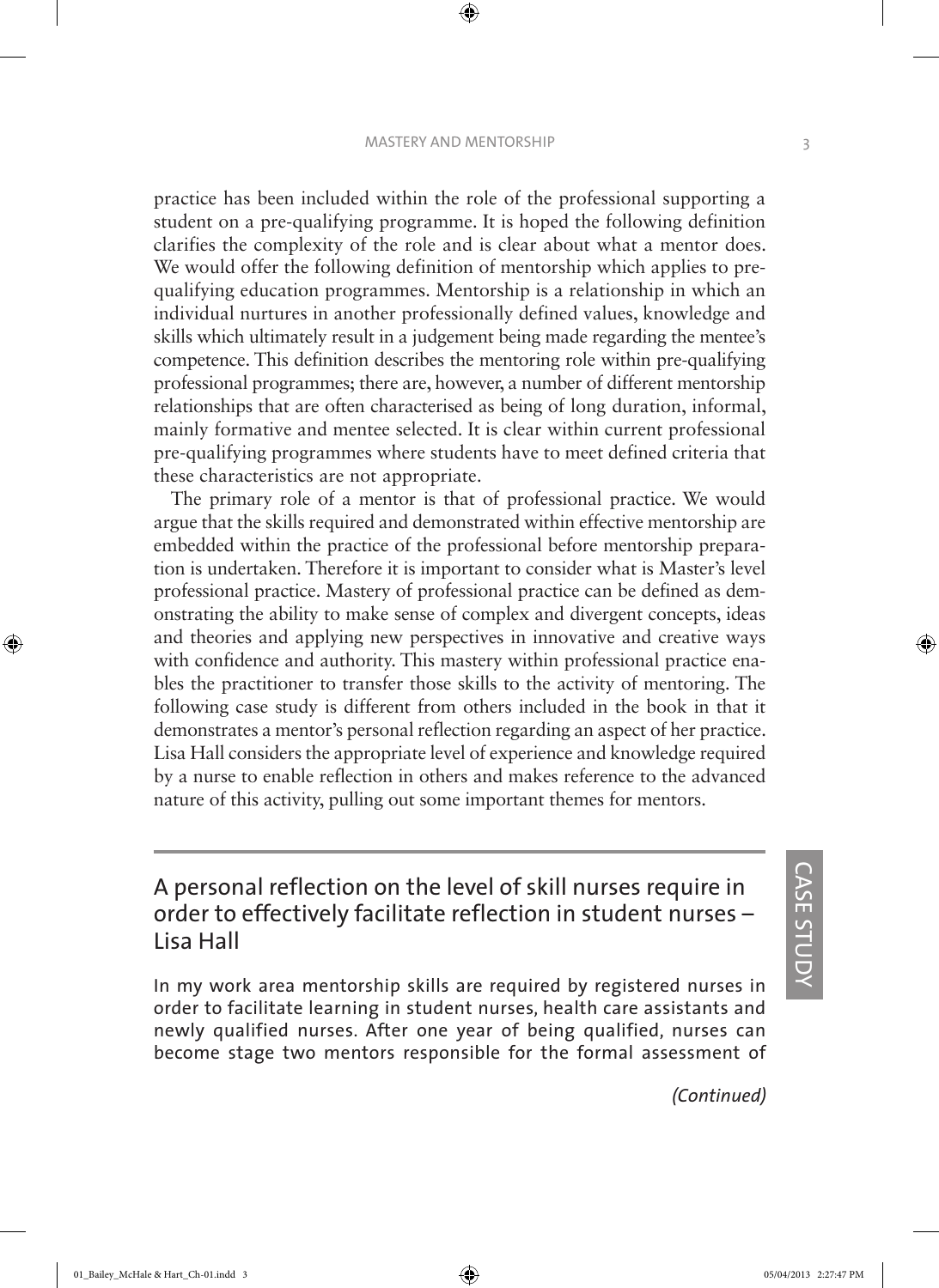## *(Continued)*

students' total performance, facilitating and supervising learning opportunities as well as ensuring standards of proficiency are met (Nursing and Midwifery Council [NMC], 2008). However Neary (2000) agrees with Benner's (1984) suggestion that nurses are only competent to mentor after three years' qualification. Furthermore, after meeting additional criteria mentors can undertake a student's final assessment acting as sign-off mentor (NMC, 2008). To declare a student as 'fit to practice' as a nurse or to fail them requires absolute confidence in and justification of the decision-making process. In a recent *Nursing Times* survey 37 per cent of mentors admitted passing students whom they had concerns about (Gainsbury, 2010). Additionally, Nettleton and Bray (2008) discussed concerns regarding newly qualified nurses' 'fitness to practice' following Project 2000 and as a result of a number of these concerns every student now requires a mentor in the practice setting. With this increased demand, the role can often be imposed upon nurses with the assumption that they have the qualities to mentor and mentoring becomes driven by quantity rather than quality. Arguably this de-values the role and skill of a mentor. With these concerns and the potential impact on the nursing professional and patient care, the role of mentor has never been so vital in ensuring that students proceed onto the register as safe and proficient nurses.

A core aspect of student learning and development is the reflection that mentors facilitate, linking theory to practice by examining an experience, situation or feeling and generating critical thinking and a synthesis of ideas, thereby enhancing knowledge and learning (Moon, 2007). Reflection requires self-awareness and the non-linear thinking that helps to guide decision making and avoids being led by subjective influences. Behaviour that is emulated, which the author terms 'professional hereditary', requires filtration so that students will see 'true' mentoring skills and not just traits acquired from others.

Greenwood (1998) suggests reflection occurs before action necessitating leadership, critical analysis and prioritisation skills and in that action there is the use of clinical judgement, experience and intuition. In addition reflection on action occurs using assessment and synthesis skills, and the seeking of alternatives and changes in perspectives. These skills reflect a level of mastery in mentorship, experience and education and even more so now with nursing moving to all-degree preparation.

Nurses may be perceived to be experienced in reflection when they have utilised this skill during training, albeit predominantly for academic assignments. However, facilitating such reflection in others requires very ♠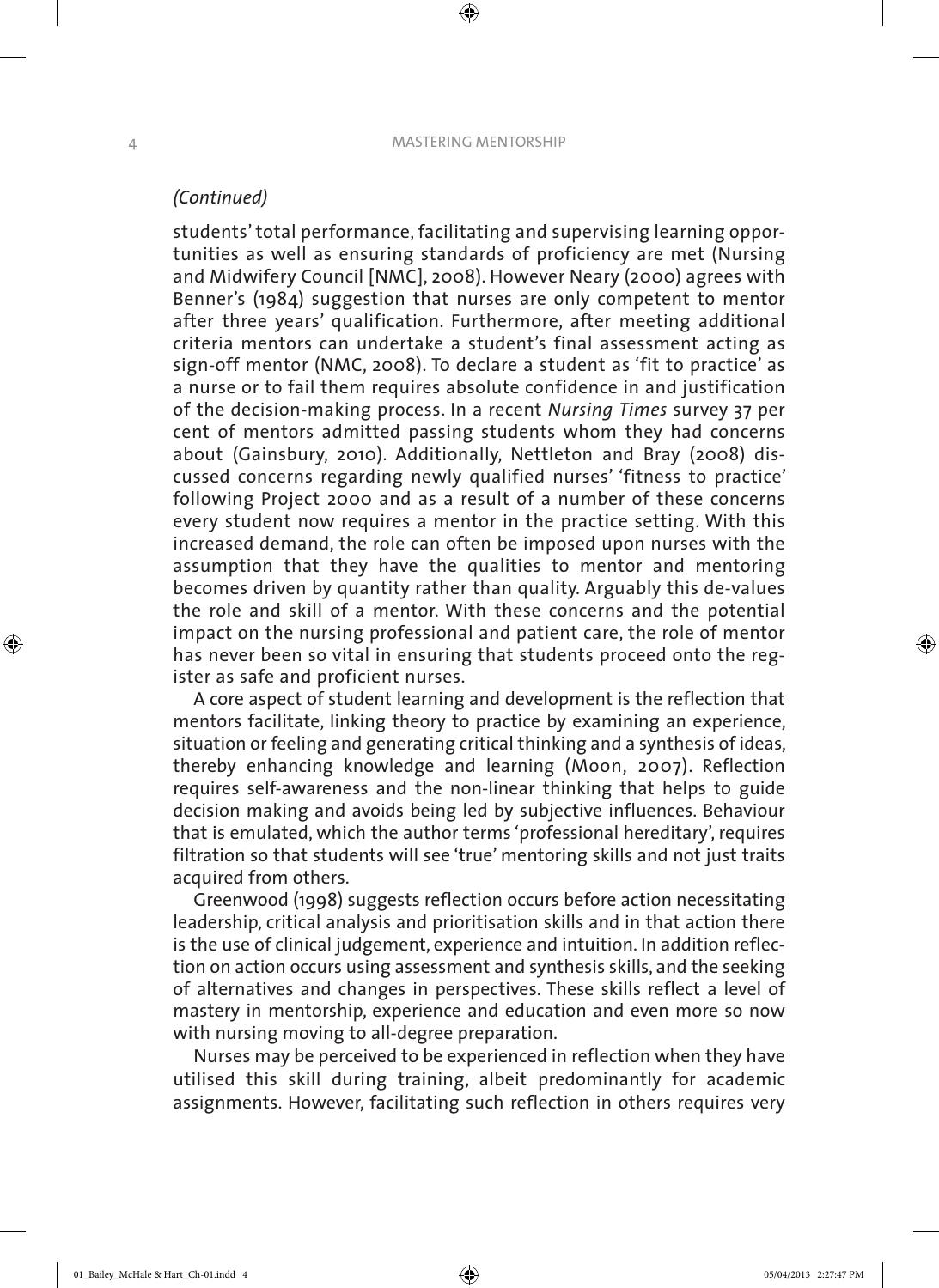#### MASTERY AND MENTORSHIP 5

 $\textcircled{\scriptsize{*}}$ 

different skills (Gustafsson and Fagerberg, 2004). Learning through reflection in practice is fundamental with and demands various complex skills, such as foreseeing potential learning situations, articulating care components and making an assessment. Skill and experience are also required to uncover hidden practice through reflection otherwise expert nursing will remain silent.

Reflection before a situation requires skills in identifying the future pertinent, structured learning experiences that evolve from practice using intuition, clinical judgement and knowledge. Unless reflection occurs before a situation the process is restricted to single loop learning (Greenwood, 1998) as existing knowledge is not identified and therefore cannot be challenged. This highlights the need for leadership skills relating to workload prioritisation, seizing learning opportunities and creating an environment where students feel safe to question practice.

Reflection in practice necessitates proficient skills in articulating nursing and bringing out the rich components of care: this encompasses aesthetic knowledge and decision making (Johns, 1995). Without experience a mentor will have a small inventory of behaviours on which to act and respond, therefore limiting their synthesis from reflection (Fornasier, 2008). Inexperienced nurses adopt empirical, habitual practice that encourages confirmation, security and acceptance. It is only when care is deduced from empiricism to aesthetics that analysis occurs (Freshwater, 2004). Learning for inexperienced nurses is situationally based: their knowledge is not assimilated within the cognitive structures for storage and hence it cannot be recalled and applied to the various experiences that are generated from unpredictable healthcare events (Moon, 2007). Information that is lacking in meaning is discarded with only interpreted information being encoded and stored in the long-term memory, ready for recall (Welsh and Swann, 2002).

Experience involves the ability to 'be there' at the bedside, generating silent time and encoding information and the stimulation of thought (Ruth-Sahd and Tisdell, 2007). This silent time validates student practice and draws knowledge from a situation, thus creating new learning from reflection (Carr, 2005). The skills and confidence required for 'silent time' support the value of the intuition evolving from emotions and experiences gained over time and patient encounters. Emotions are registered before cognitive recognition (Ruth-Sahd and Tisdell, 2007), which is fundamental for reflection in action. A repertoire of emotions will stem from patient experiences and life experiences, with Schank

*(Continued)*

⊕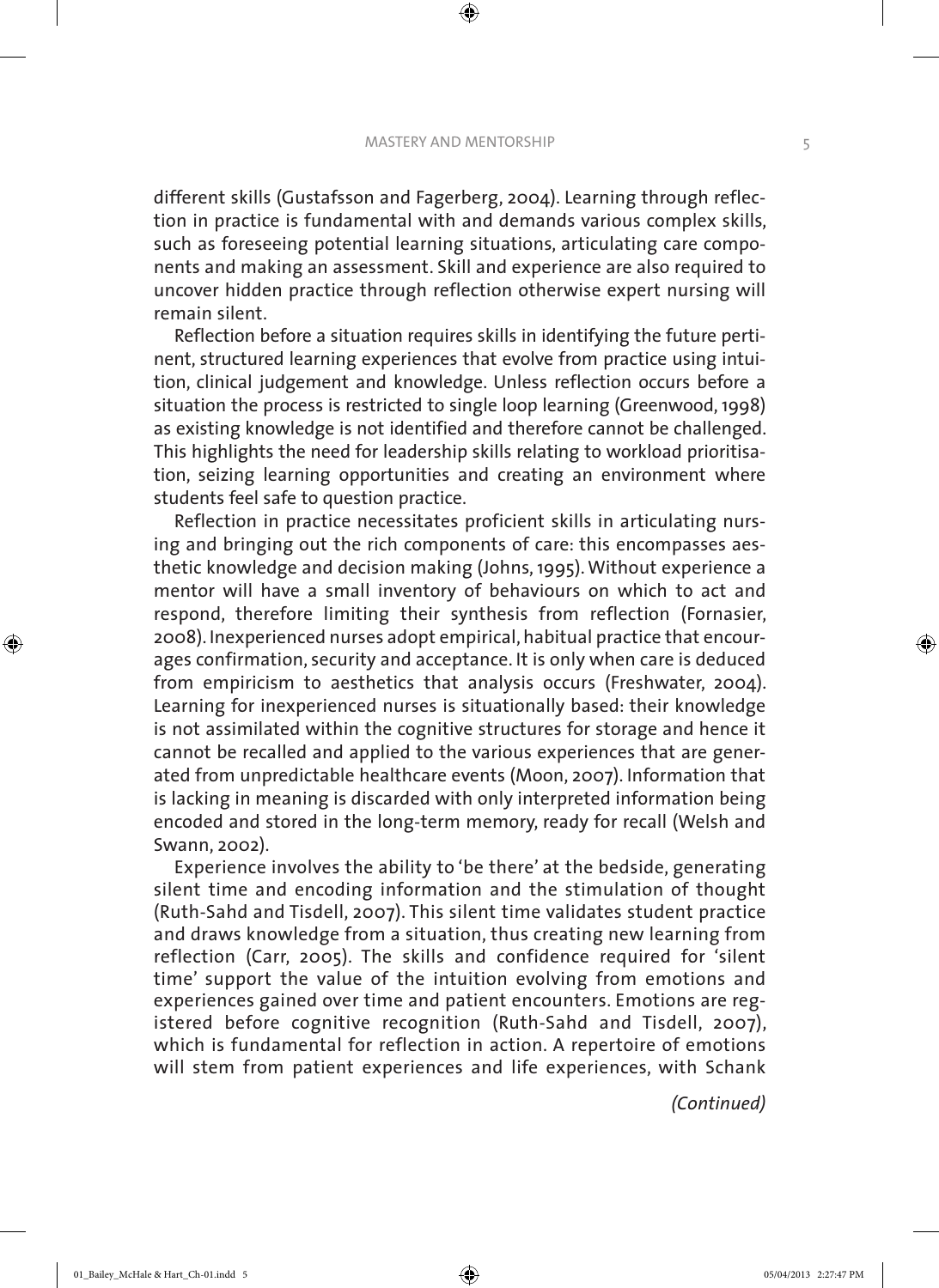## *(Continued)*

(1990) suggesting that nurses under the age of twenty-five lack the life skills necessary to deliver mature reflection. Experienced nurses will use multiple sources of knowledge, actively assimilating and connecting relevant information (termed discriminative reflectivity) (Mezirow, 1981). They are aware of the components embedded in care and possess the knowledge within these.

Reflecting on action involves undertaking critical analysis, exploring knowledge, and challenging assumptions and practice. This is often referred to as triple loop learning which during reflection converts into transformative learning where attitudes are re-organised, thereby promoting change (McAllister et al., 2005). Triple loop learning mirrors emancipatory reflection where constraints and habits are challenged, thus promoting autonomous beliefs (Taylor, 2006). Reflection on action provides opportunities to assess a student's knowledge and attitudes, with most teaching being conducted after patient care events (Field, 2004), and the mentor being accountable for the objective, valid and reliable assessment of student proficiency and competency. Assessment requires an in-depth knowledge of standards against which to measure, and therefore if the student is passed by a mentor who is an inexperienced practitioner then such judgements may ultimately have a detrimental effect on the nursing profession and patient care, with a potential adverse cycle being disseminated through professional hereditary.

Complex skills are required to unfold hidden practice and articulate care components, with reflection being a fundamental tool in linking theory to practice. The skills required to facilitate this learning effectively relate to Master's level knowledge and experience. Nurses are duty bound to protect the public and therefore the success of mentorship should be based upon the quality and not the quantity of mentors. Mentoring is a privilege and a position that should be earned: it is not a right or an imposition.

This case study certainly highlights some of the complexities of mentoring and the nature of the skills required by a mentor in order to facilitate reflection in others. The relatedness of expert practice and effective mentoring is clearly evident in Hall's reflection. The following table demonstrates the inter-connectedness of expertise in practice (Biggs, 2003), mentorship excellence (NMC, 2008; Health and Care Professions Council [HCPC], 2012;

♠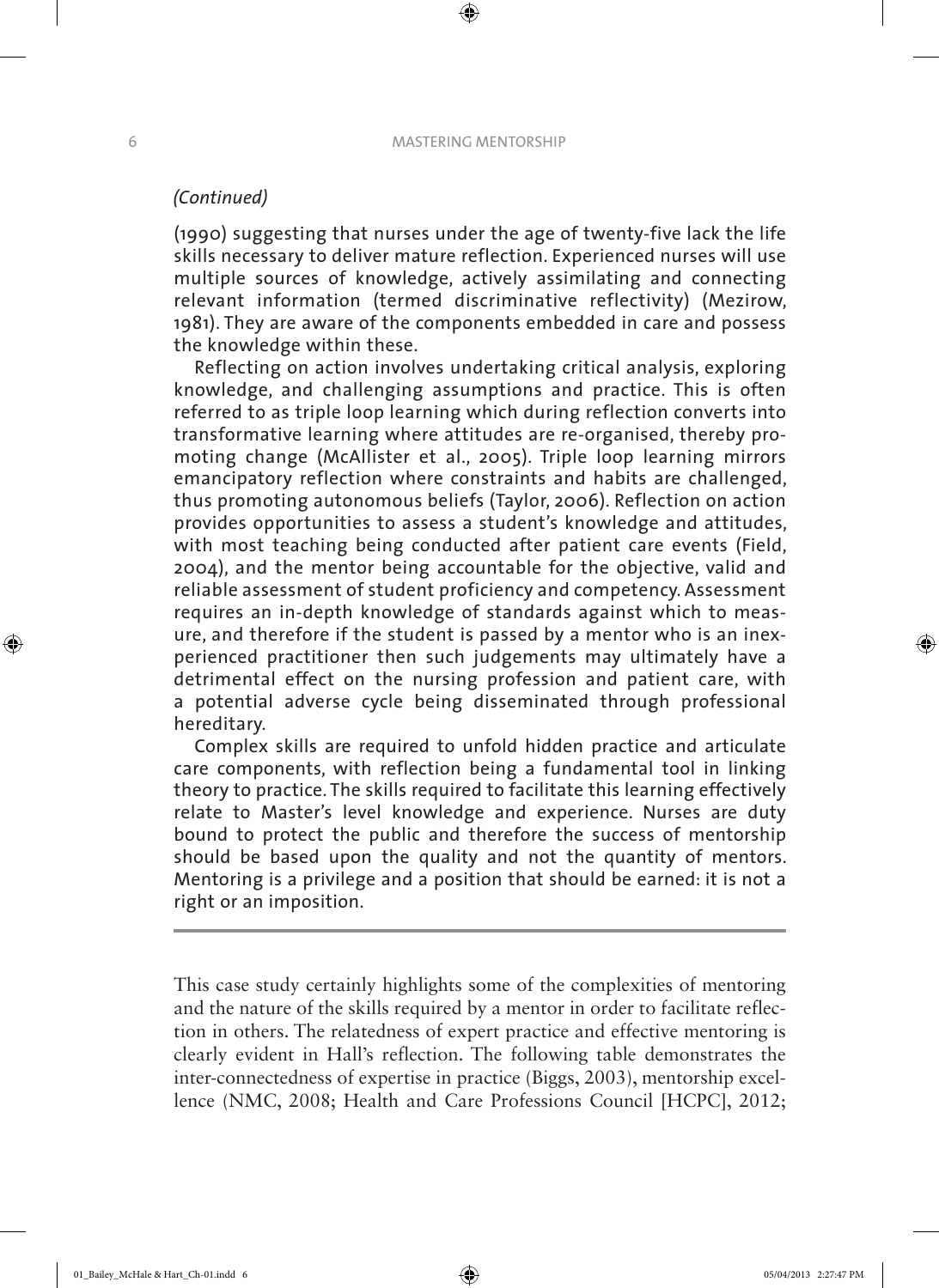| <b>NMC domains</b>                              | <b>TCSW</b> domains           | <b>HCPC</b> standards<br>(adapted) | Characteristics of<br>a mentor | M-level practice characteristics      |
|-------------------------------------------------|-------------------------------|------------------------------------|--------------------------------|---------------------------------------|
| working relationships<br>Establishing effective | opportunities for<br>Organise | Provision of a safe,<br>supportive | Model envisioner               | Construct knowledge for<br>themselves |
|                                                 | the demonstration             | environment                        | Energiser                      |                                       |
| Facilitation of learning                        | of assessed                   |                                    |                                | Utilise appropriate disciplinary      |
|                                                 | competence in                 | Relevant knowledge,                | Investor                       | paradigms                             |
| Assessment and                                  | practice                      | skills and experience              |                                |                                       |
| accountability                                  |                               |                                    | Supporter                      | Recognise the insecure nature of      |
|                                                 | Enable learning               | Provision of a range               |                                | knowledge                             |
| Evaluation of learning                          | and professional              | of learning and                    | Career                         |                                       |
|                                                 | development in                | teaching methods that              | counsellor                     | Work more flexibly with ideas and     |
| Creating an                                     | practice                      | respects the rights                |                                | arguments, enabling the               |
| environment for                                 |                               | and needs of service               | Standard prodder               | suspension of judgements whilst       |
| learning                                        | Manage the                    | users                              |                                | evaluating contradictory              |
|                                                 | assessment of                 |                                    | Teacher                        | alternatives                          |
| Context of practice                             | learners in practice          | Learning, teaching                 |                                |                                       |
|                                                 |                               | and supervision that               | Coach                          | (Biggs, 2003)                         |
| Evidence-based                                  | Effective                     | encourage safe and                 |                                |                                       |
| practice                                        | continuing                    | effective practice,                | Feedback giver                 |                                       |
|                                                 | performance as a              | independent learning               |                                |                                       |
| Leadership                                      | practice educator             | and professional                   | Challenger                     |                                       |
|                                                 |                               | conduct                            |                                |                                       |
| (NMC, 2008)                                     | (TCSW, 2012)                  |                                    | Eye opener                     |                                       |
|                                                 |                               | Assessment of                      |                                |                                       |
|                                                 |                               | student performance                | Door opener                    |                                       |
|                                                 |                               | must be objective and              |                                |                                       |
|                                                 |                               | ensure fitness to                  | Idea bouncer                   |                                       |
|                                                 |                               | practice                           |                                |                                       |

 $\bigoplus$ 

Table 1.1 Mentor activity and Master's level practice characteristics **Table 1.1** Mentor activity and Master's level practice characteristics

 $\bigoplus$ 

**(HCPC, 2012)**

(HCPC, 2012)

Problem solver

Problem solver

**(Darling, 1984)**

 $\bigoplus$ 

(Darling, 1984)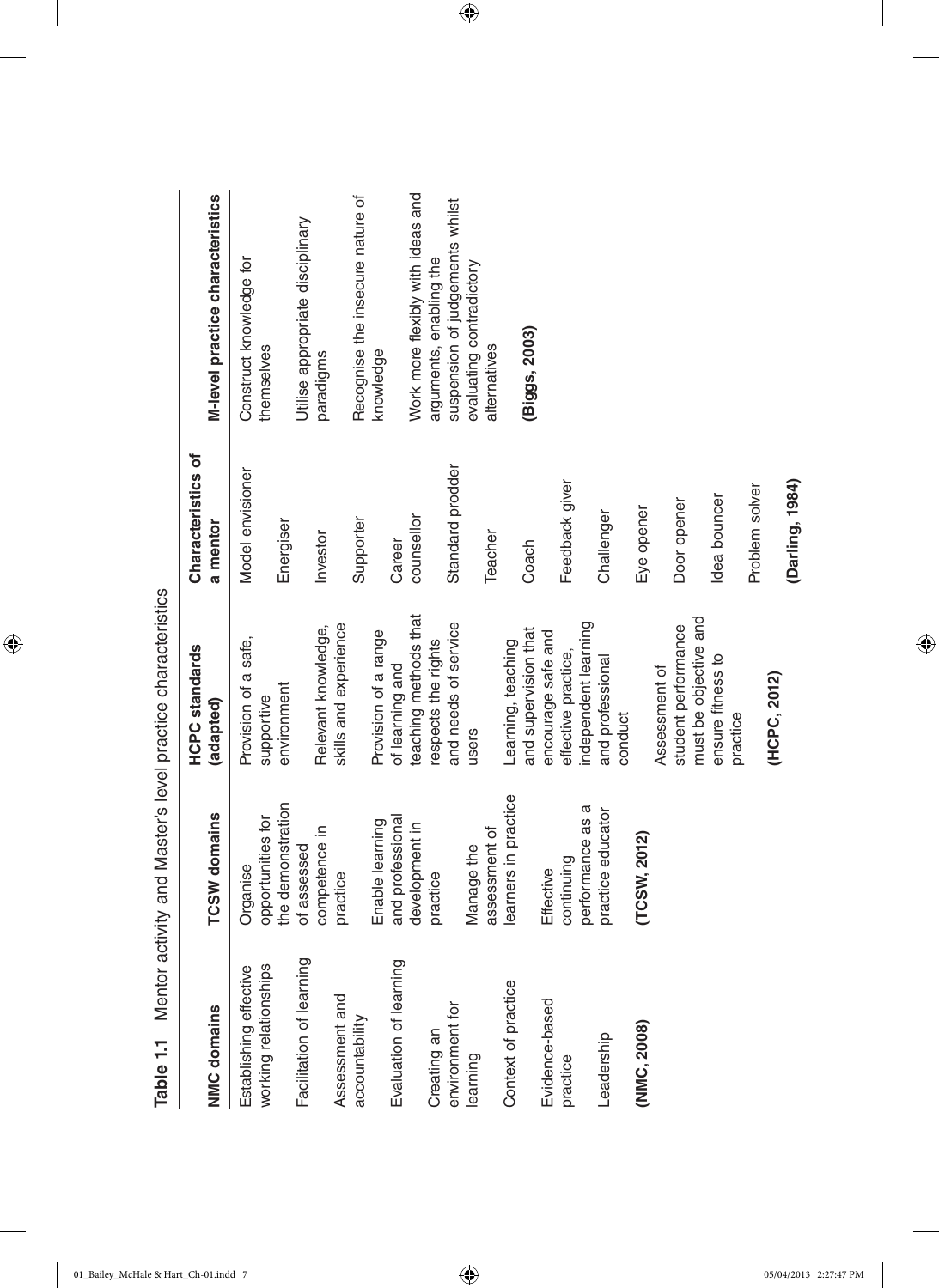$\bigoplus$ 

⊕

The College of Social Work [TCSW], 2012), and the seminal work of Darling (1984) which identifies the characteristics of an effective mentor.

When a mentor reflects on the above synthesis it becomes apparent that the integration of these fundamental mentoring activities occurs across professions and is underpinned by the characteristics of Master's level practice activity. It is this synthesis that demonstrates the mastery inherent within health and social care professional practice and mentorship. The mentoring activity of assessment and accountability is explicitly articulated across professional regulatory bodies' standards for practice education. This activity can be deconstructed, revealing the complexity of the activity in relation to Master's level practice activity (Biggs, 2003) and mentor characteristics (Darling, 1984). Biggs' descriptor relating to the ability to recognise the insecure nature of knowledge can be considered within the context of mentor characteristics, specifically those of standard prodder, feedback giver, challenger and door opener. A mentor is required to make judgements of professional competency in order to gate-keep the profession and ensure fitness to practice. They need to be highly skilled to facilitate assessment with sufficient flair and creativity in order to ensure that knowledge, skills and values are assessed in a balanced manner within professionally determined outcomes. Mentors can evaluate their mastery of assessment skills by referring to Benner's (1984) classic novice to expert model, in particular her description of a novice practitioner relying on external authorities as compared to an expert practitioner relying on internal authority. Given that mentors are experts within their professional field and in the advanced practice activity of mentorship they cannot merely rely on professionally determined criteria to assess competence. Rather they need to utilise their accumulated wisdom and internal authority to synthesise and evaluate divergent assessment information and thus ultimately make a judgement.

The final piece of this complex jigsaw is to consider the nature of Master's level academic descriptors and characteristics. The Quality Assurance Agency (2011) provides descriptors for all academic levels, including level seven Master's. The table below links these academic characteristics to key teaching and learning theoretical frameworks. It is evident that the Master's level characteristics relate to the higher order constructs within each of the frameworks. By virtue of their expertise in practice an effective mentor will be functioning at this higher level. Therefore mentors are in an ideal position to practise and study mentorship at Master's level.

Earlier we highlighted the integration of a range of mentor activities with Master's level characteristics (see Table 1.1) using assessment as an example of the practical application of this synthesis. Table 1.2 goes on to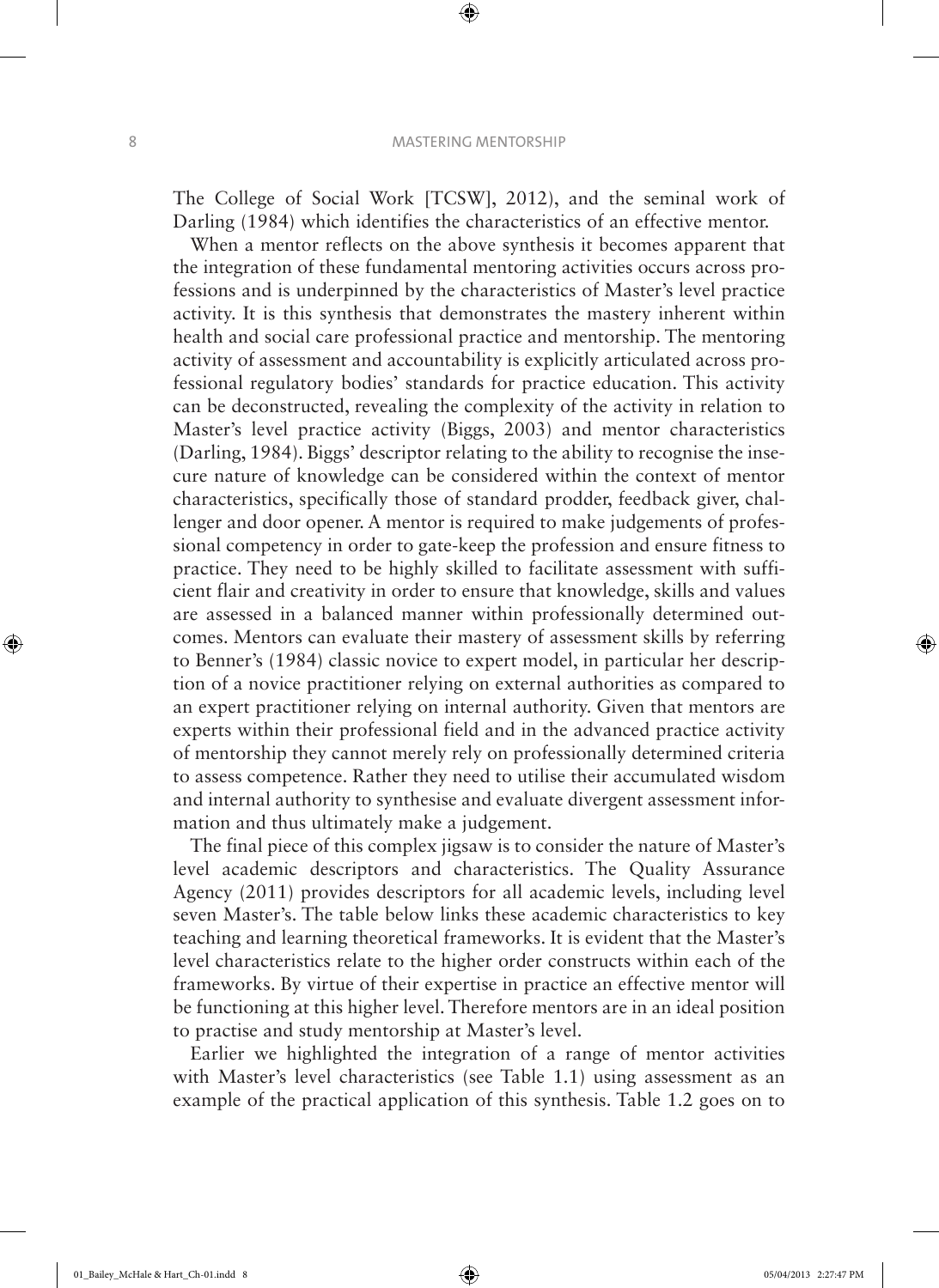|                                                                                                                                                                                                                                                                         | Bloom's taxonomy (1956)                   |                                                 |                            | Anderson and<br>Krathwohl<br>(2001)      | Steinaker<br>and Bell<br>(1979) | applied to nursing<br>Dreyfus model<br>Benner (1984) |
|-------------------------------------------------------------------------------------------------------------------------------------------------------------------------------------------------------------------------------------------------------------------------|-------------------------------------------|-------------------------------------------------|----------------------------|------------------------------------------|---------------------------------|------------------------------------------------------|
| Academic level (QAA, 2011                                                                                                                                                                                                                                               | Cognitive<br>domain                       | <b>Affective</b><br>domain                      | Psycho-<br>domain<br>motor | Cognitive<br>domain                      | Experiential<br>taxonomy        | Competence                                           |
| Systematic understanding<br>Master's characteristics<br>(level 7 study)                                                                                                                                                                                                 | Evaluation                                | Characteristics<br>value concept<br>by value or | Naturalisation             | Creating                                 | Dissemination                   | Expert                                               |
| δ<br>Demonstrate self-direction<br>Deal with complex issues<br>Originality in application<br>Make decisions in compl<br>personal responsibility<br>Exercise initiative and<br>and unpredictable<br>Act autonomously<br>and originality<br>with creativity<br>situations | Synthesis                                 | conceptualising<br>Organising and               | Articulation               | Evaluating                               | Internalisation                 | Proficient                                           |
| Level 6 characteristics                                                                                                                                                                                                                                                 | Analysis                                  | Valuing                                         | Precision                  | Analysing                                | Identification                  | Competent                                            |
| uncertainty and ambiguity<br>Systematic understanding<br>Communicate information<br>personal responsibility<br>Exercise initiative and<br>Devise and sustain<br>An appreciation of<br>Critically evaluate<br>arguments<br>arguments<br>and ideas                        | Comprehension<br>Application<br>Knowledge | Responding<br>Receiving                         | Manipulation<br>Imitation  | Understanding<br>Remembering<br>Applying | Participation<br>Exposure       | Advanced beginner<br>Novice                          |

 $\bigoplus$ 

**Table 1.2** Overview of education models and academic levels ł, ł, Ê l, l, Ć  $\epsilon$ Ė

 $\bigoplus$ 

 $\overline{\phantom{a}}$ 

 $\bigoplus$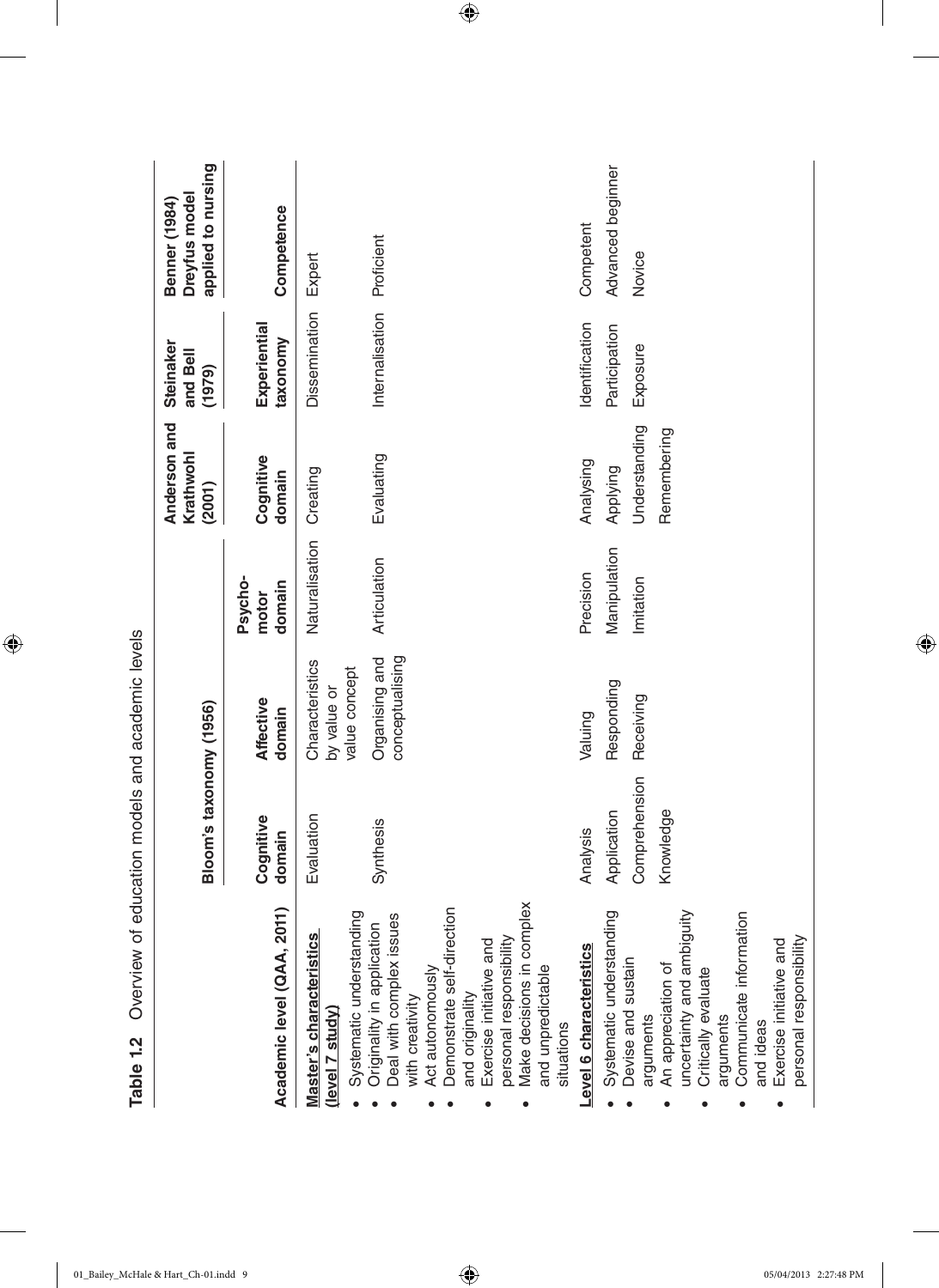#### 10 MASTERING MENTORSHIP

 $\textcircled{\scriptsize{*}}$ 

demonstrate that Master's level characteristics are consistently reflected in the higher order constructs within key education theoretical models. When relating this to mentorship practice it is useful to once again consider the example of assessment, but this time specifically within the affective domain, and to focus on personal and professional values. Mentors should be able to demonstrate a conscious articulation of their own personal and professional values, role model these values effectively, and crucially should also be able to facilitate the identification of personal and professional values in their students. The skills required to do this are accurately reflected within both the QAA's level seven characteristics (2011) and the education models described. Mentors must possess a systematic understanding and intuitive grasp of the notion of values. If we take the example of a student nurse learning how to take a blood pressure early in the programme, that student will invariably focus on 'getting it right' and will concentrate on the cognitive and psycho motor domains. However, in this situation the mentor whilst needing to be able to assess these domains effectively is also required to explore the values underpinning the activity. They need to be able to deconstruct each of the domains and then situate these judgements within the context of values-based practice. This synthesis of assessment activity is highly complex and requires an ability to deal with uncertainty as well as demonstrate originality and creativity in the selection and application of assessment strategies.

## Chapter summary

This chapter has been key to understanding the philosophy which drives the rest of the book. Mentorship is inherently an advanced practice activity and our argument is supported by the demonstration of the integration and synthesis of mentorship activities, Master's level practice characteristics, Master's characteristics and the higher construct orders that are evident in key education theories. The fact that mentors are practising mentorship at Master's level, coupled with key identified political, professional, economic and demographic drivers, indicates that mentorship preparation needs to be at Master's level. Mentors must recognise the mastery inherent within their mentorship practice, and should role model and share these skills along with celebrating the mentorship role as an advanced practice activity. The contribution of the various mentors in this book is an essential element to its success and highlights their own celebration of mentorship.

♠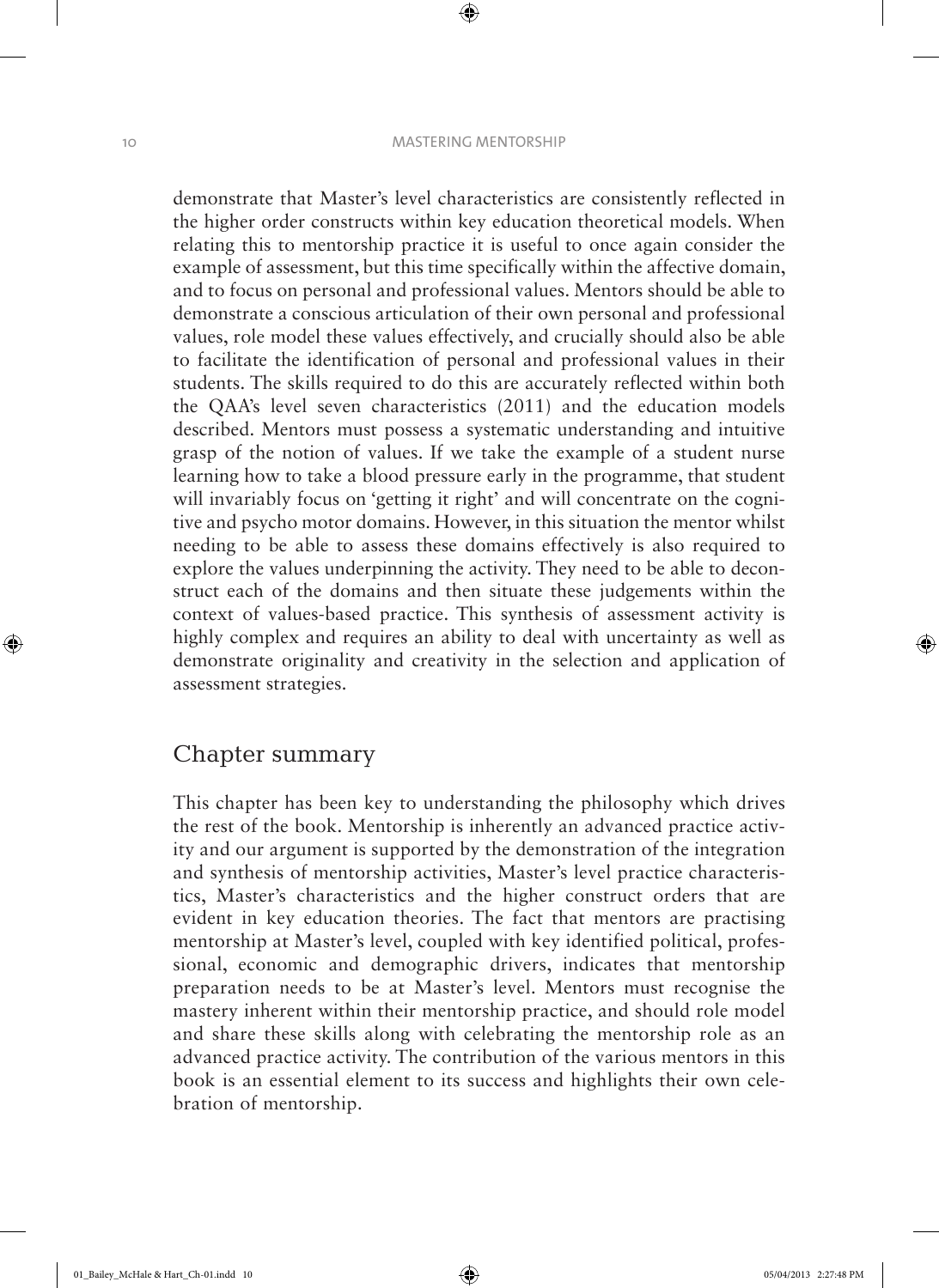## Reflective activity

After reading the chapter take a little time to consider the points below:

- Review in more detail the educational models presented in the chapter and consider their usefulness to the role of mentor.
- Reflect on an assessment you have undertaken with a student and consider the strategies you utilised in relation to Biggs' Master's practice characteristics.
- Write your own case study describing a mentorship scenario in your practice setting.

## References

⊕

- Anderson, L.W. and Krathwohl, D.R. (eds) (2001) *A Taxonomy for Learning, Teaching and Assessing: A Revision of Bloom's Taxonomy of Educational Objectives* (complete edition). New York: Longman.
- Benner, P. (1984) *From Novice to Expert: Promoting Excellence and Power in Clinical Nursing Practice*. Menlo Park, CA: Addison-Wesley.
- Biggs, J. (2003) *Teaching for Quality Learning at University* (2nd edn). Buckingham: SRHE and the Open University Press.
- Bloom B.S. (1956) *Taxonomy of Educational Objectives, Handbook I: The Cognitive Domain*. New York: David McKay & Co Inc.
- Carr, S. (2005) 'Knowing nursing the challenge of articulating knowing in practice', *Nurse Education in Practice,* 5: 333–339.
- Darling, L.A.W. (1984) 'What do nurses want in a mentor?', *Journal of Nursing Administration*, 14 (10): 42–44.
- Field, D. (2004) 'Moving from novice to expert the value of learning in clinical practice: a literature review', *Nurse Education Today,* 24: 560–565.
- Fornasier, D. (2008) 'Teaching ethical leadership through the use of critical incident analysis', *Creative Nursing,* 14 (3): 116–122.
- Freshwater, D. (2004) 'Analysing interpretation and re-interpreting analysis: exploring the logic of critical reflection', *Nursing Philosophy,* 5: 4–11.
- Gainsbury, S. (2010) *'*NMC acts on mentoring after *Nursing Times* mentors investigation'. Available at www.nursingtimes.net (last accessed 12 August 2012).